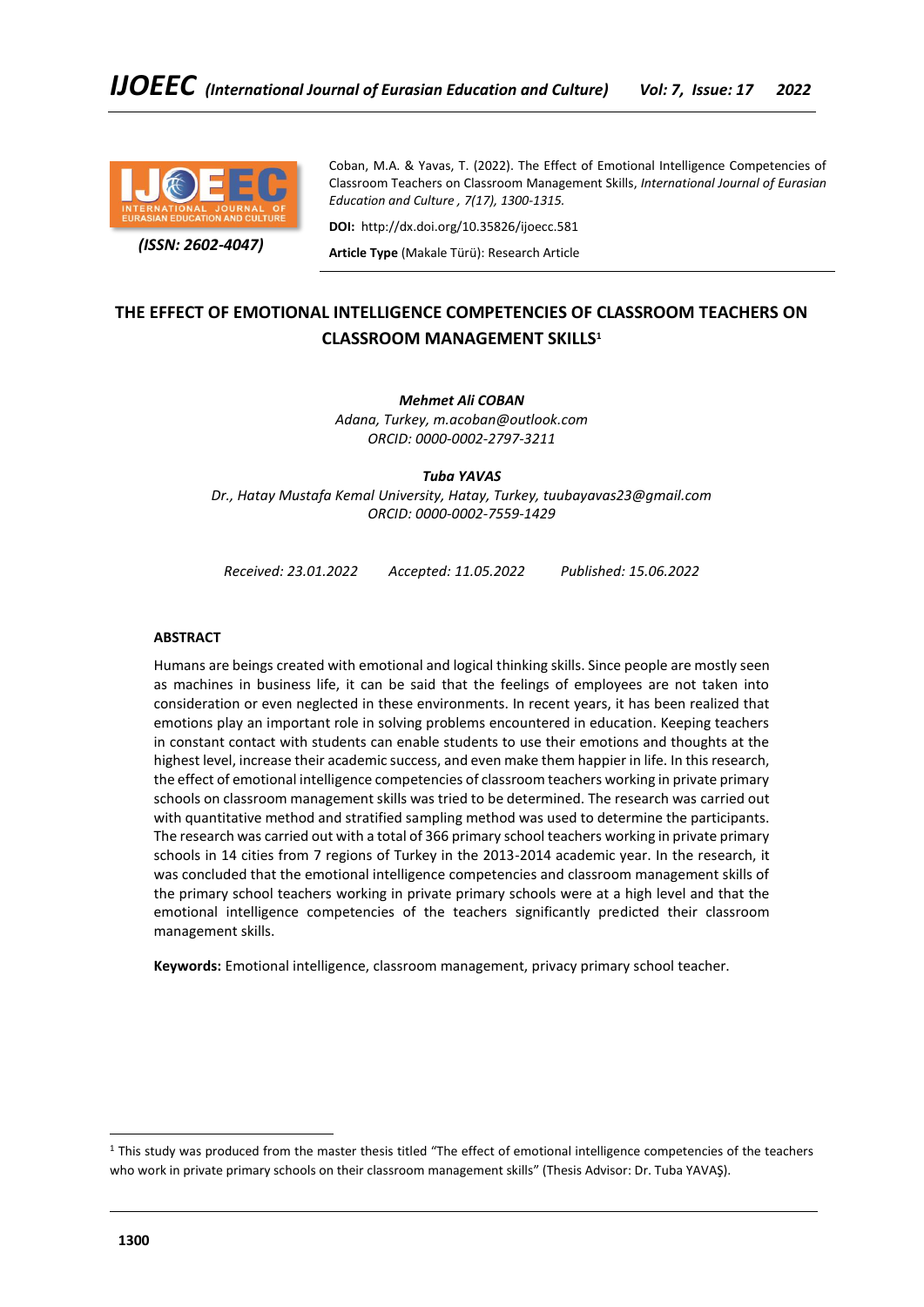#### **INTRODUCTION**

All societies have been constantly changing and developing since the first human being. It is possible to see the effects of these changes and developments in every field today, from technological developments to economic developments, from social life to family life. However, depending on all these developments, in some societies, the damage of family ties and weakening of intra-family communication may cause problematic or troubled generations to grow over time. It can be said that the group most affected by this process, in which social ties are weakened and the emotions of individuals are not taken into account, are school-age children. According to Polat and Yavas (2012), schools, which are one of the institutions that mediate education and the most important one, serve the purposes of education in many ways with various elements such as administrators, teachers, students and other assistants. Teachers, who are the most important elements of education, provide students with the desired behaviors if they have emotional skills and use these skills effectively. Emotional intelligence, which is very important for every teacher, includes emotional abilities such as being able to describe and express emotions correctly, integrating emotions into cognitive processes, understanding emotions and understanding the effects of emotions on various situations (Law, Wong & Song, 2004, p. 485; as cited in Gurbuz & Yuksel, 2008). Teachers who have emotional intelligence skills and can use this skill effectively prevent students from acquiring undesirable behaviors, contribute to the training of more qualified students, and these teachers are often taken as role-models by students. According to Sartorius, (1999, p. 14), especially in the field of education, when emotions and emotional intelligence are left aside, cold digital brains and controlled robots that only refer to reason emerge and more heartless individuals may emerge day by day.

The concept of emotional intelligence was first defined by Salovey and Mayer in the 1990s as the ability to understand the emotions and feelings of others. According to these authors, emotional intelligence is not just a single ability or natural trait, but rather an organized form of emotional reasoning abilities, the ability to understand and control emotions (Cumming, 2005, p. 3). According to Salovey and Mayer, emotional intelligence consists of three dimensions. These are appraisal and expression of emotion, regulation of emotion, and utilization of emotion as intelligence (Salovey & Mayer, 1990). According to Goleman, the author of the book 'Emotional Intelligence', which has attracted worldwide attention after Mayer and Salovey, emotional intelligence is defined as to be able to continue its way despite problems, to be able to take action, to delay gratification by controlling impulses, not allowing troubles to interfere with thinking, regulating mood, fostering hope, and being able to put oneself in someone else's shoes (Goleman, 2011, p. 62).

Emotional-social intelligence is the combination of introverted and social competencies, skills and supporting elements that determine our effectiveness in expressing ourselves, understanding others and our relationship with them and overcoming daily needs, pressures and difficulties (Bar-On, 2006, p. 3). Thanks to emotional vitality, it is very important for us to understand our basic personal values, character and emotions that keep them alive and direct them (Cooper & Sawaf, 2003, p. 85).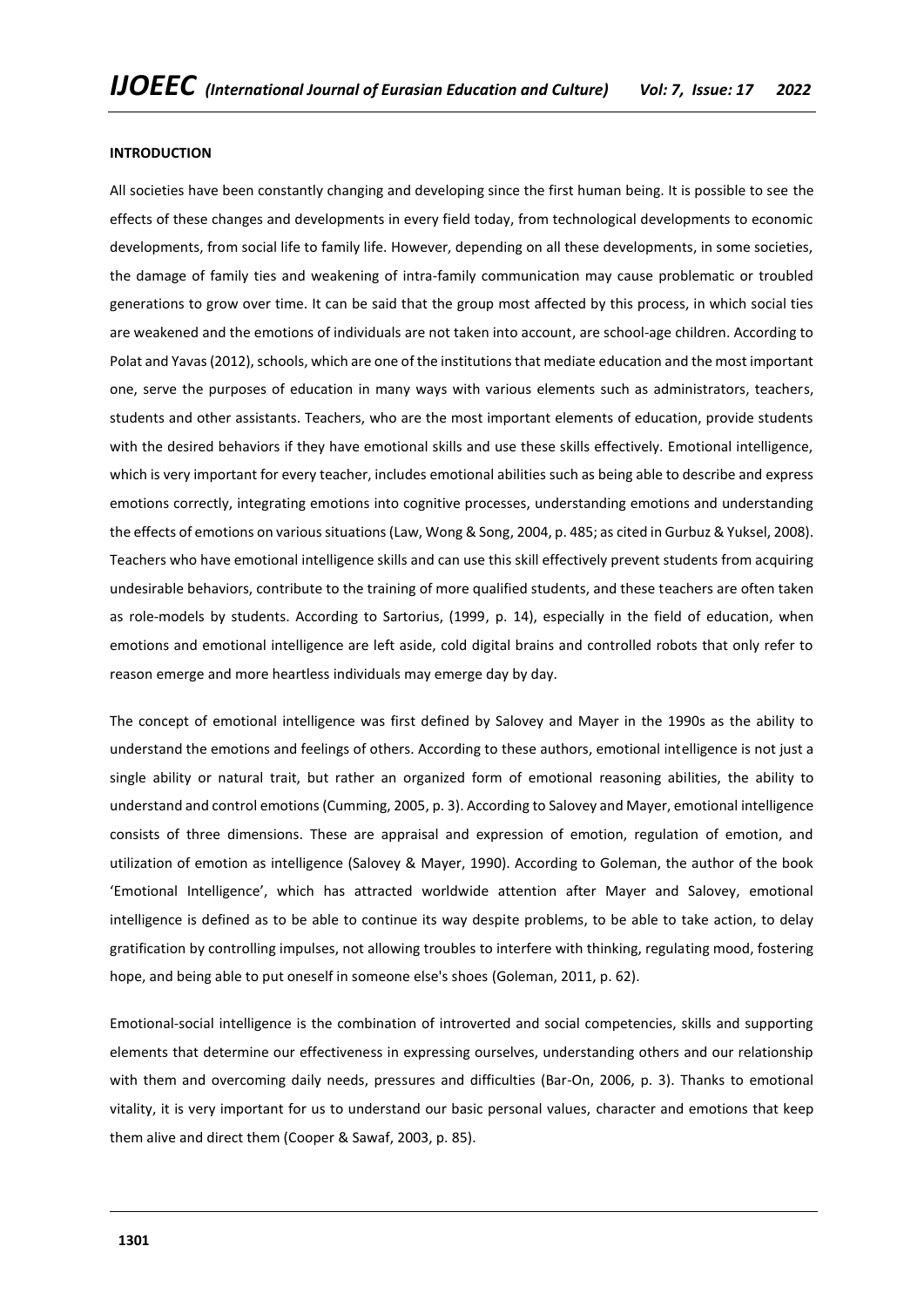One of the environments in which emotional intelligence is important is the classroom, where students and teachers spend most of their time together. Therefore, it is important for teachers to use their own emotional intelligence to manage students' emotions in the classroom environment. The first study on classroom management is the book "classroom management" written by William Chandler Bagley in 1907 by observing successful teachers in their profession. Classroom management, which has gained importance in education over time, has taken its place in the field of educational sciences since 1980. Classroom management is the process of taking action by coordinating students with the teaching resources in the classroom in order to achieve the purpose of the classroom (Celep, 2011, p. 1). Classroom management is the management of classroom like an orchestra (Lemlech, 1988). Classroom management, in general, is the activities related to the systematic and conscious application of principles, concepts, theories, models and techniques related to the planning, organization, application and evaluation functions for the realization of the determined educational objectives (Cubukcu & Girmen, 2008).

While planning the education, it is important to make programs that will allow students' emotional development as well as their academic success. Since emotional intelligence can be developed with education and its development is important and possible at every educational level, the most appropriate places where emotional intelligence can be applied are schools and classrooms (Titrek, 2007, p. 115). There are constant changes in education programs, systems, teaching methods and techniques. It is extremely important for teachers, who are in the position of classroom managers and leaders, to develop common goals as well as develop strategies according to the conditions. Teachers, who have the ability to work with students in line with common goals, collaborate with students by sharing plans, information and resources, and create opportunities thanks to their collaboration in friendly and collaborative classroom environments (Goleman, 2019, pp. 254-271).

Positive behaviors by teachers can increase the probability of students displaying positive behaviors. If teachers' behaviors reflect their discourses and show compatibility with students, the teacher can be a role model for students. Otherwise, the inconsistencies between discourses and actions may not have a positive effect on the addressees (Sisman, 2013, p. 152). It can be said that teachers who can use emotional intelligence skills are more democratic and more adaptable, so that students who can express themselves easily in the classroom environment also find effective learning opportunities. Appropriate learning environments provide learners with empathy, understanding, respect and the ability to understand correctly. Learning environments always aim to do or create the best (Dwyer, 2002; Holt & Jones, 2005). The manner used in classroom management can contribute to both academic success and emotional development of students. A calm, soft and sweet tone of voice can make it easy to learn even hard-to-understand subjects. An atmosphere of mutual trust and warm communication can be a small start to great success.

The main purpose of this research is to determine the effect of emotional intelligence competencies of primary school teachers working in private primary schools on classroom management skills. In line with this aim, answers to the following questions were sought in the research: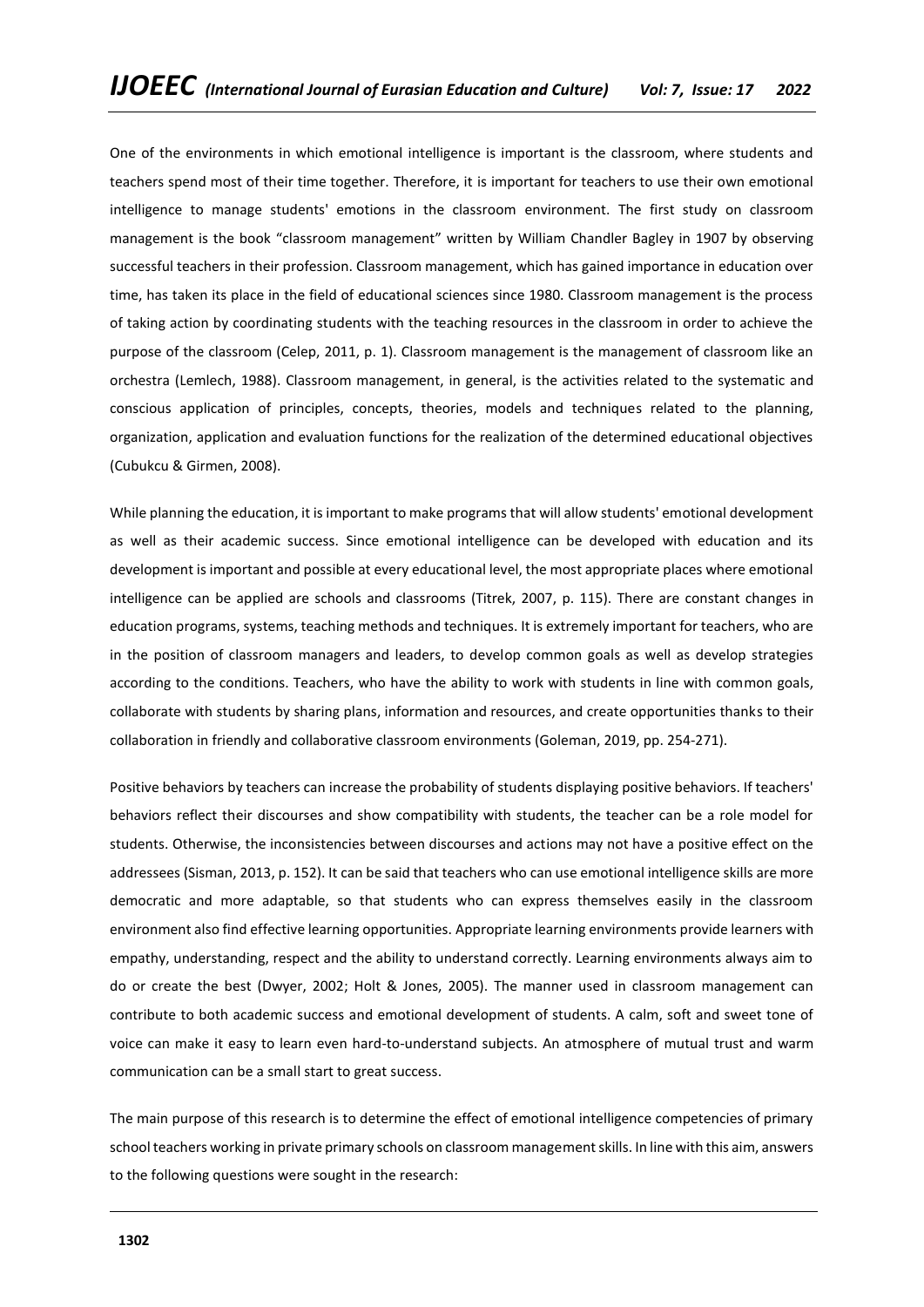1- What is the level of emotional intelligence competencies and classroom management skills of private primary school teachers participating in the research?

2- Is there a significant relationship between the emotional intelligence competencies of primary school teachers working in private primary schools and their classroom management skills?

3. Do the emotional intelligence competencies of primary school teachers working in private primary schools significantly predict their classroom management skills?

There are some studies on the intensity of use of emotional intelligence skills in classroom management by teachers. However, there are not many studies on teachers working in private schools. Hence, it was decided to carry out this research in order to close this gap in the field and to give an idea to educators and those interested in education.

# **METHOD**

## *Research Model*

In line with the purpose of this research, the correlational research was preferred. Accordingly, it was tried to determine whether the emotional intelligence competencies of the primary school teachers working in private primary schools predict their classroom management skills.

#### *Research Universe*

This research was conducted throughout Turkey in the 2013-2014 academic year. The research universe consists of primary school teachers working in private primary schools in 14 provinces selected from 7 regions of Turkey. The number of private primary schools and teachers in the provinces included in the research universe is shown in Table 1.

| <b>City Names</b> | <b>Number of Private Primary Schools (N)</b> | <b>Number of Teachers</b> | (N) |
|-------------------|----------------------------------------------|---------------------------|-----|
| Gaziantep         | 13                                           | 300                       |     |
| Sanliurfa         | 10                                           | 104                       |     |
| Bingol            | 1                                            | 33                        |     |
| Malatya           | 8                                            | 258                       |     |
| Giresun           | 2                                            | 34                        |     |
| Corum             | 3                                            | 38                        |     |
| Eskisehir         | 6                                            | 162                       |     |
| Sivas             | 3                                            | 55                        |     |
| <b>Bursa</b>      | 39                                           | 943                       |     |
| Kocaeli           | 32                                           | 462                       |     |
| Izmir             | 59                                           | 1441                      |     |
| Usak              | 2                                            | 94                        |     |
| Osmaniye          | 6                                            | 127                       |     |
| Kahramanmaras     | 11                                           | 145                       |     |
| Total             | 195                                          | 4196                      |     |

**Table 1.** Number of Private Primary Schools and Teachers in the Provinces in the Research Universe

Source: [\(MEB, 2014\)](http://sgb.meb.gov.tr/istatistik/meb_istatistikleri_orgun_egitim_2013_2014).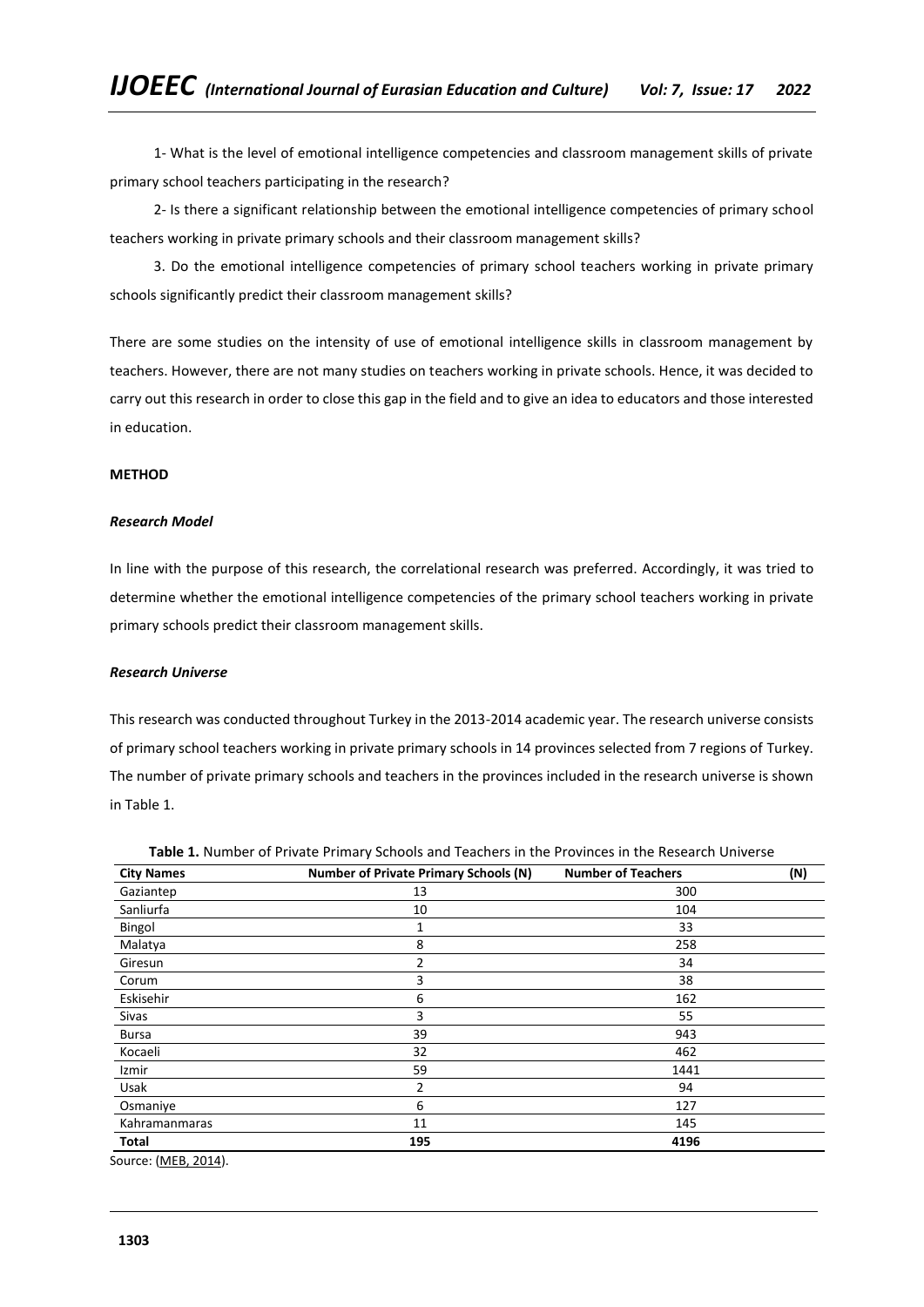When Table 1 is examined, the number of private primary schools in some provinces of Turkey and the number of primary school teachers working in these private primary schools can be seen. It is seen that the highest number of private primary schools is in Izmir (59 primary schools), and the least number of private primary schools is in Bingol (1 primary school).

# *Sample*

In this research, it was tried to determine the number of classroom teachers working in private primary schools in the provinces with the stratified sampling method, which is one of the random sampling methods. While selecting the private primary schools in the provinces forming the sample, the principle of easy accessibility to private primary schools was taken into account. Stratified sampling is a sampling method that aims to determine the subgroups in the universe and to represent them in the sample with their proportions in the universe (Buyukozturk et al., 2012, p. 86).

| <b>City Names</b> | <b>Number of Private Primary Schools (N)</b> | <b>Number of Teachers (N)</b> |
|-------------------|----------------------------------------------|-------------------------------|
| Gaziantep         | 4                                            | 56                            |
| Sanliurfa         | 5                                            | 39                            |
| Bingol            | 1                                            | 18                            |
| Malatya           | 2                                            | 24                            |
| Giresun           | 1                                            | 20                            |
| Corum             | 1                                            | 15                            |
| Eskisehir         | 2                                            | 34                            |
| Sivas             | 1                                            | 18                            |
| <b>Bursa</b>      | 6                                            | 64                            |
| Kocaeli           | 3                                            | 40                            |
| Izmir             | 8                                            | 133                           |
| Usak              |                                              | 18                            |
| Osmaniye          | $\overline{2}$                               | 31                            |
| Kahramanmaras     | 2                                            | 27                            |
| Total             | 39                                           | 537                           |

**Table 2.** Number of Private Primary School and Classroom Teachers Included in the Sample

# *Data Collection Tools*

Classroom Management Scale, developed by Delson (1982), adapted to Turkish by Yalcinkaya and Tonbul (2002) and whose validity and reliability studies were conducted, was used in the research. This scale was prepared in likert type and five-point rating type. The items of the scale were graded from 4 to 0 as 'very good', 'good', 'moderate', 'poor' and 'very poor'. The highest score on the scale is 4. The scoring range in the measurement tool is 0-0.79 not observed, 0.80-1.59 poor, 1.60-2.39 moderate, 2.40-3.19 good, and 3.20-4.0 very good. Yalcinkaya and Tonbul (2002) calculated the reliability (Cronbach Alpha) coefficient as 0.88 as a result of the reliability analysis for this scale. As a result of the reliability analysis for this scale, the Cronbach alpha coefficient was calculated as 0.836. The factor analysis of the scale was analyzed with the Kaiser-Meyer-Olkin (KMO) coefficient and the Barlett Sphericity test, and the Kaiser-Meyer-Olkin (KMO) coefficient of the scale was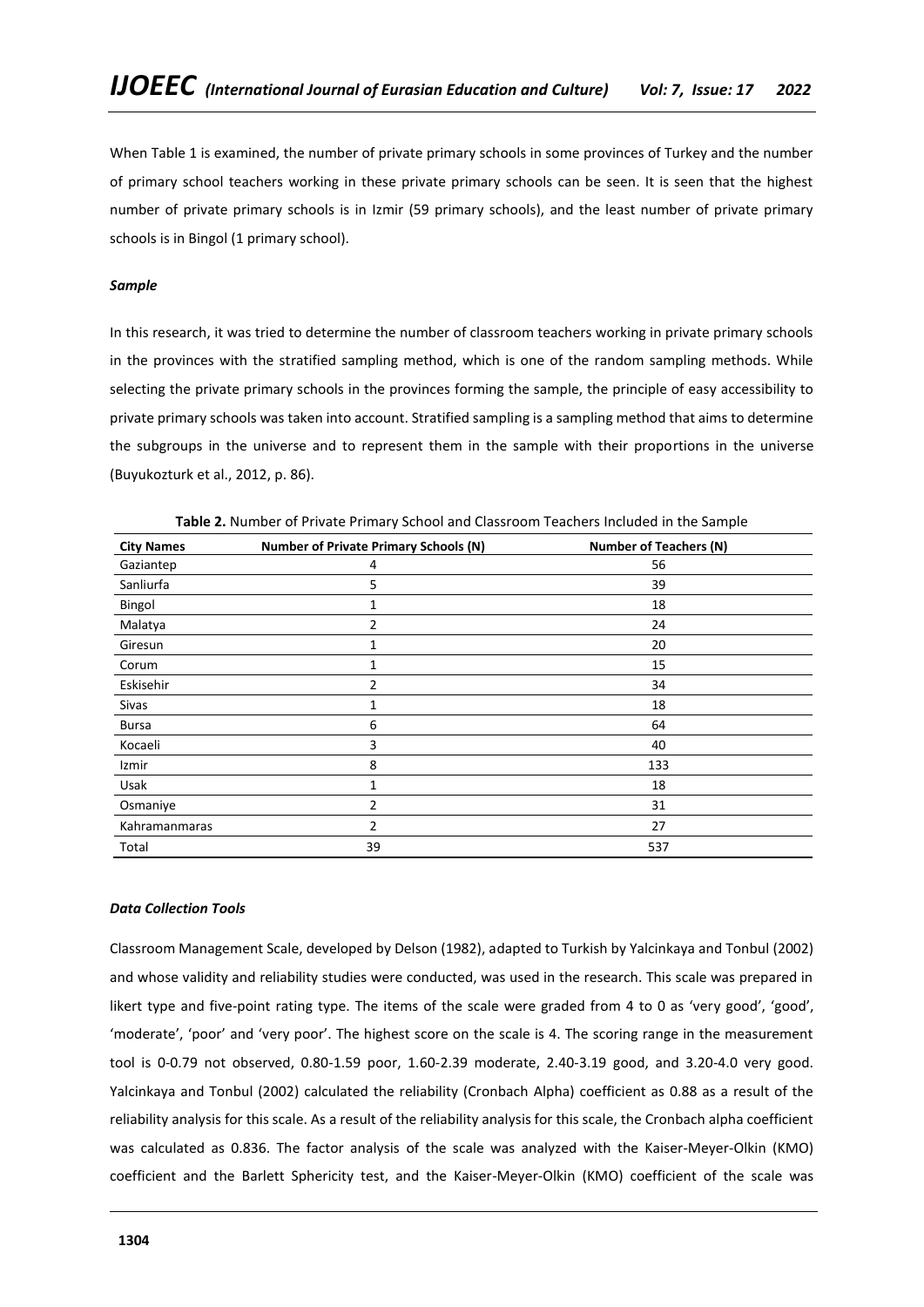calculated as ,864. For factor analysis, two statistics that the KMO value is higher than .60 (KMO=.92) and Barlett Sphericity (Sig.=.00, p<.05) indicates that the scale is significant (Buyukozturk, 2014, p. 136). Since the values obtained in this study met both of these conditions, factor analysis was started. A factor loading value higher than .45 is a good criterion for selecting items. However, this limit value can be reduced to .30 when there are few items in practice (Buyukozturk, 2014, p. 134). In this research, the limit value for the factor load value was evaluated as .40. In the analysis, the residual values of the items were checked in the first step, and since the factor loads of the 4th, 6th, 12th, 13th, 20th and 21st items were below .40, the items were removed from the scale. In the second step, since the 3rd, 8th and 14th items were overlapped, they were removed from the scale again and the analyzes were made on the remaining 16 items. It was determined by calculating that of the remaining 16 items in the scale the 10th, 11th, 9th, 18th, 17th and 19th items in the first factor (Plan-Program Activities) and the 24th, 23rd, 25th and 22nd items in the second factor (In-Class interaction) 1st, 2nd and 7th items in the third factor (Physical Arrangement and Use of Time), 16th, 15th and 5th items in the fourth factor (Asking Questions) gave higher values. Accordingly, it was determined that the 1st factor of the scale consisted of 6 items, the 2nd factor consisted of 4 items, and the 3rd and 4th factors consisted of 3 items each. According to Principal Component Analysis, the total variance explained by these 4 factors is 52.47%.

Emotional Intelligence Scale, which was developed by Wong and Law (2002) and adapted to Turkish by Karakus (2013) and whose validity and reliability studies were conducted, was used as the second scale. The scale consists of 4 dimensions and 16 questions. In factor analysis, the lower limit for factor loading was determined as .40. The reliability coefficients of the scale and its sub-dimensions (Cronbach Alpha) were examined. The average scores of the items under each factor that emerged as a result of the factor analysis were calculated. As a result of the basic components analysis of the 4 sub-dimensions of the emotional intelligence scale applied to the primary school teachers working in private primary schools was determined as self-emotion appraisal, others' emotion appraisal, use of emotion, regulation of emotion.

The 16-item short form of the Emotional Intelligence Scale was used in some studies (Karim, 2010; Libbrecht et al., 2012; Karakus, 2013) before, and its validity and reliability were calculated. As a result of the reliability analysis performed by Karakus (2013), the reliability (Cronbach Alpha) coefficient was calculated as 0.869, the Kaiser-Meyer-Olkin (KMO) coefficient as .878, and the Cronbach alpha coefficient as 0.885. It can be said that the reliability of the scale is high from the results of these calculations. The items of the scale were graded from 5 to 1 as "Always", "Often", "Sometimes", "Rarely" and "Never" in a 5-likert type. The highest score on the scale is 5. In the factor analysis of the Emotional Intelligence Scale, the load values were taken into account as .40. No items below this value were found in the scale items. According to Principal Component Analysis, the total variance explained by the four factors is 66.00%.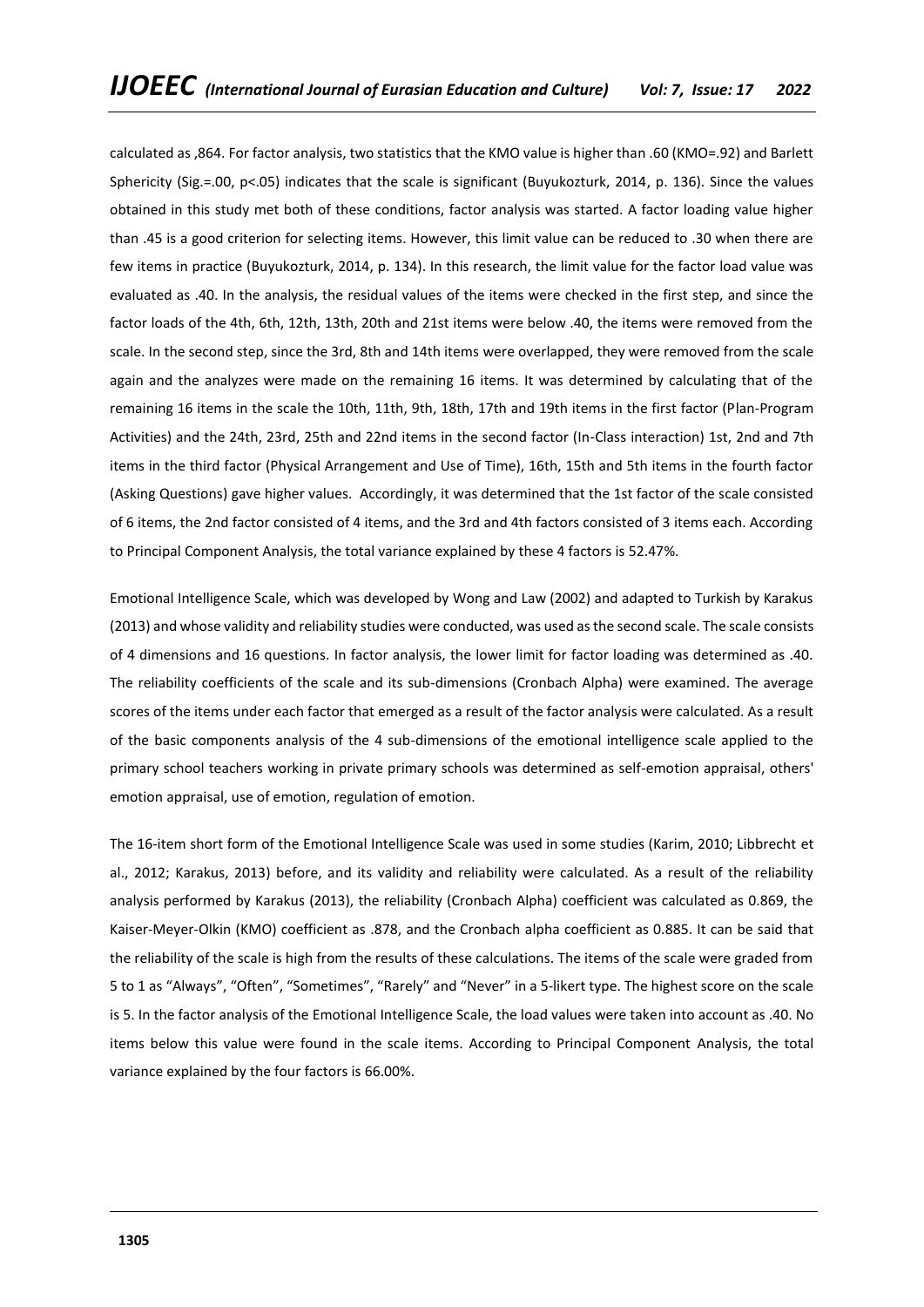# *Data Collection*

The scales were sent to the private primary schools included in sample in each province by post, together with the official permission letter<sup>2</sup> obtained from the General Directorate of Private Education Institutions. The names of the schools and how many primary school teachers the scales will be applied to are written on these letters. The scales were collected and distributed by the researcher in some places and by the school principals in some places. In order to have a 95% confidence level and  $d = 0.10$ , the sample size of the primary school teachers should be at least 351, while the number of returned scales was 366. Thus, a sufficient number of scales were obtained for analysis.

#### *Analysis of Data*

Before starting the analysis of the data, the data were examined in terms of missing values, outliers and normality. The data collected from the participants were examined in terms of incorrect coding. 5 scales that were randomly filled in the scales and left largely blank were not included in the evaluation. Missing value analysis was carried out and the assignment was made with the SPSS program to replace the items left blank. In the outlier analysis, both the Mahalanobis distance value was checked and the outlier data were removed by looking at the Z scores of the participants.

All of the data obtained from primary school teachers working in private primary schools, with demographic characteristics, Emotional Intelligence Scale and Classroom Management Skills Scale, were analyzed with SPSS 21.0 (Statistics Program for Social Sciences). The frequency (N) and percentages (%) of the variables were calculated in order to summarize the personal characteristics of the primary school teachers forming the sample. The mean scores (X) and standard deviations (SD) of the sub-dimensions and items of the Emotional Intelligence and Classroom Management Skills Scales used in the research were also calculated. The relationship between the emotional intelligence levels of private primary school classroom teachers and their classroom management skills was calculated by correlation test, and whether their emotional intelligence competencies predicted classroom management skills was calculated by regression analysis.

#### **FINDINGS**

In this section, the research problem, sub-problems, collected data, findings obtained as a result of statistical analysis, and statistical analyzes and comments are included.

#### *Personal Characteristics of Private Primary School Teachers Participating in the Research*

In this section, there are introductory frequencies and percentage distributions for the general structure of the sample group, emotional intelligence competencies and classroom management skills.

<sup>2</sup> (*Ministry of National Education, General Directorate of Private Education Institutions* letter dated 15/05/2014 and numbered 95178074/405.99/1954485).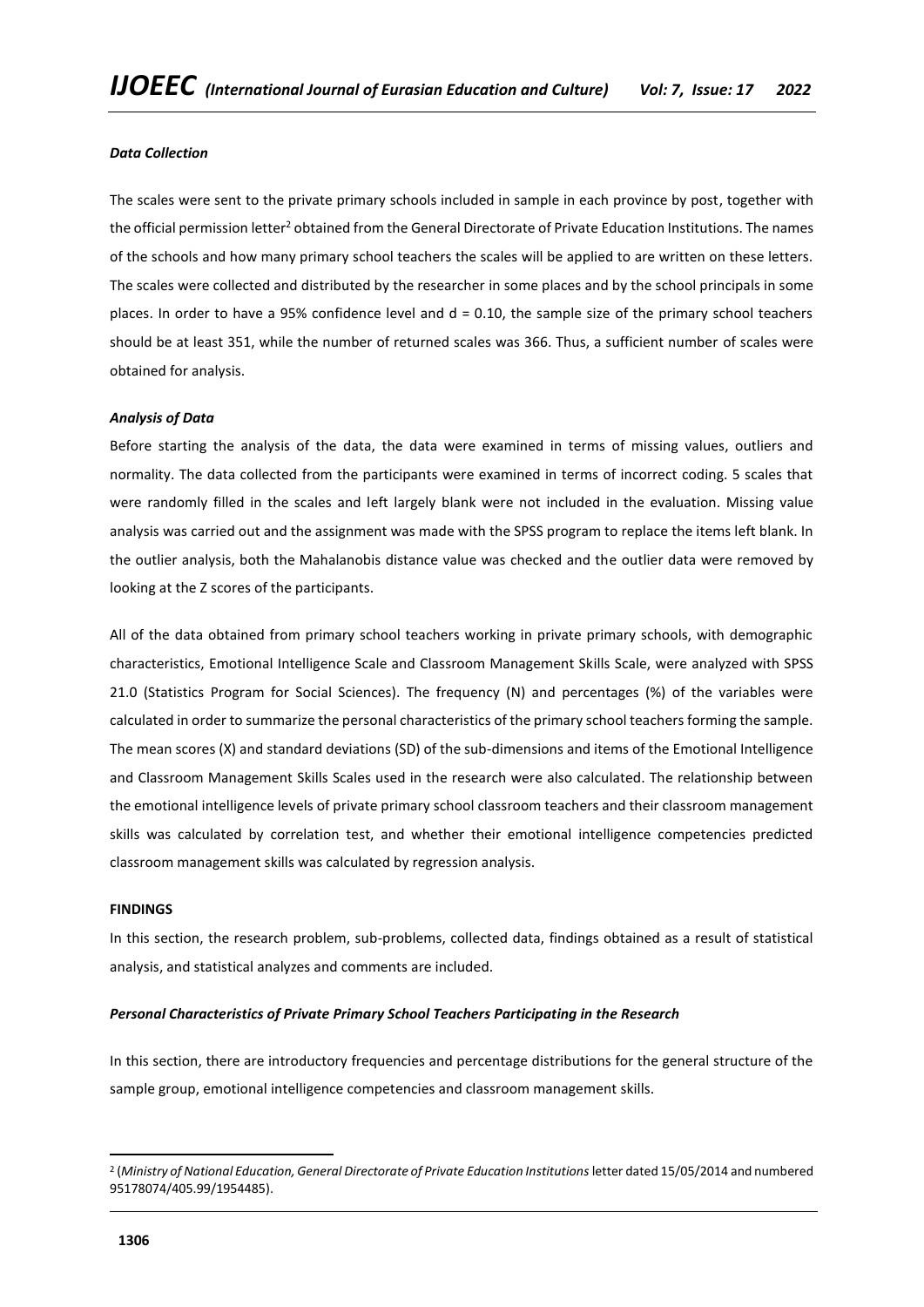| <b>Variables</b>              | N   | %     |  |
|-------------------------------|-----|-------|--|
| Gender                        |     |       |  |
| Male                          | 172 | 43    |  |
| Female                        | 194 | 57    |  |
| <b>Marital status</b>         |     |       |  |
| Married                       | 290 | 79,2  |  |
| Single                        | 76  | 20,8  |  |
| Age                           |     |       |  |
| 29 years and younger          | 123 | 33,6  |  |
| 30-39 years old               | 192 | 52,5  |  |
| 40 years and older            | 51  | 13,9  |  |
| <b>Professional Seniority</b> |     |       |  |
| 1-5 years                     | 106 | 29    |  |
| 6-10 years                    | 94  | 25,7  |  |
| $11-19$ years                 | 150 | 41    |  |
| 20 years or more              | 16  | 4,4   |  |
| <b>School Seniority</b>       |     |       |  |
| 1-4 years                     | 225 | 61,5  |  |
| 5-8 years                     | 108 | 29, 5 |  |
| 9-12 years                    | 27  | 7,4   |  |
| 13 years or more              | 6   | 1,6   |  |
| <b>Educational status</b>     |     |       |  |
| Bachelor's degree             | 326 | 89,1  |  |
| Master's Degree               | 40  | 10,9  |  |

**Table 3**. Distribution of Demographic Variables of the Participants

Table 3 shows the frequency and percentage distributions obtained with the personal information form from the primary school teachers working in private primary schools participating in the research. Accordingly, it has been determined that 57% of 366 primary school teachers working in private primary schools are female teachers and 43% are male teachers. In terms of marital status, 79.2% of the primary school teachers working in private primary schools are married teachers and 20.8% are single teachers. Considering the age distribution of classroom teachers, it is seen that 52.5% of the primary school teachers are in the age group of 30-39, 33.6% are in the age group of 29 and younger, and 13.9% are in the age group of 40 and older. It is seen that the number of primary school teachers working in the age group of 40 and older in private primary schools is very low. Considering the educational status, it is seen that 89.1% of the four-year education faculties and 10.9% of the primary school teachers have master's degree. It can be stated that private primary school administrators are selective in the selection of primary school teachers who will work in private primary schools, as there are no Education High School graduates, Teachers School (High School) graduates and Education Institute graduates. The distribution of their professional seniority is as follows: 41% of them are between 11-19 years, 29% between 1-5 years, 25.7% between 6-10 years and finally 4.4% between 20 years or more. When the professional seniority of the primary school teachers is considered, it can be said that older and experienced classroom teachers are in the majority and are preferred. Their seniority at the schools they work in is as follows: 61.5% between 1-4 years, 29.5% between 5-8 years, 7.4% between 9-12 years and 1.6% between 13 years or more. Looking at the distributions, it can be said that private primary school teachers are contracted and do not work in the same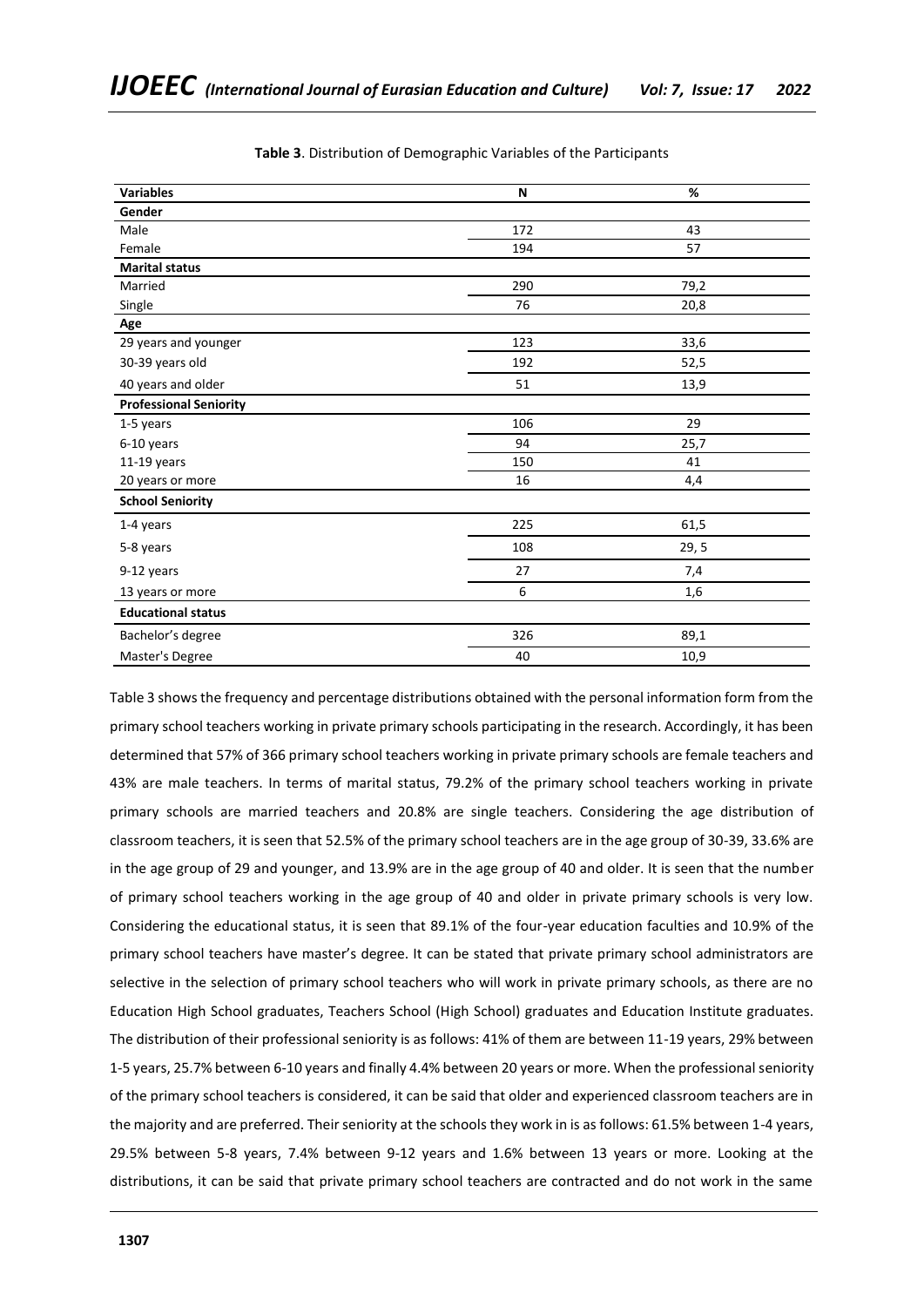institution for a long time. In addition, considering the possibility of reasons such as inefficiency, lack of selfrenewal and reluctance to be caused by working in the same institution for many years, it can be said that school changes are due to this reason.

# *Descriptive Statistics on Emotional Intelligence Competencies of Private Primary School Teachers*

The expressions of the Emotional Intelligence Scale were evaluated between 'Never' and 'Always' by the private primary school teachers participating in the research. The mean score and standard deviation values of the perception levels of the scale and its sub-dimensions are shown in Table 4.

| <b>Teachers</b>                                  |     |      |       |      |       |                       |  |
|--------------------------------------------------|-----|------|-------|------|-------|-----------------------|--|
| <b>Emotional Intelligence Scale/Sub-</b><br>Std. |     |      |       |      |       |                       |  |
| <b>Dimensions</b>                                | N   | Min. | Max.  | x    | Error | <b>Std. Deviation</b> |  |
| Regulation of emotion                            | 366 | 1,75 | 5     | 3,82 | 0,03  | 0,7                   |  |
| Self-Emotion appraisal                           | 366 | 2.75 | 5     | 4.18 | 0.02  | 0,53                  |  |
| Others' emotion appraisal                        | 366 |      |       | 3.92 | 0,02  | 0,56                  |  |
| Use of emotion                                   | 366 | 1.75 |       | 3.79 | 0,03  | 0,63                  |  |
| <b>Emotional Intelligence Overall</b>            | 366 | 2,5  | 4.813 | 3.93 | 0.02  | 0,45                  |  |

**Table 4.** Distribution of Descriptive Statistics on Emotional Intelligence Levels of Private Primary School

It was determined that the Self-Emotion appraisal levels of emotional intelligence of private primary school teachers participating in the research were quite high (X<sub>Self- Emotion appraisal=</sub> 4,18). Others' emotion appraisal, Use of emotion and Regulation of emotion levels were found to be close to each other. (X<sub>Others' emotion appraisal</sub>= 3,92; XRegulation of emotion= 3,82; XUse of emotion= 3,79). It was determined that the overall emotional intelligence levels of private primary school teachers were close to high. (XEmotional intelligence=3,93). Accordingly, from the results of the analysis, it can be said that the emotional intelligence competencies of private primary school teachers are often at a sufficient level in all dimensions.

# *Descriptive Statistics on Classroom Management Levels of Private Primary School Teachers*

The items of the Classroom Management Skills Scale were evaluated between 'very poor' and 'very good' by the teachers participating in the research. The mean score and standard deviation values of private primary school teachers' perception levels of the scale are given in Table 5. It was determined that the classroom management skills of the private primary school classroom teachers participating in the research were at a very high (Very Good) level (X Classroom M.S.=3,40).

| Table 5. Descriptive Statistics on Classroom Management Skills of Private Primary School Teachers |  |  |
|---------------------------------------------------------------------------------------------------|--|--|
|---------------------------------------------------------------------------------------------------|--|--|

|                                              |     |      |      |      | Std.  | Std.             |
|----------------------------------------------|-----|------|------|------|-------|------------------|
| <b>Classroom Management Scale/Dimensions</b> | N   | Min. | Max. | x    | Error | <b>Deviation</b> |
| Plan-Program Activities                      | 366 | 2.17 | 4    | 3.36 | 0.02  | 0,4              |
| In-Class interaction                         | 366 | 2.75 | 4    | 3.63 | 0.01  | 0,37             |
| Physical Arrangement and Use of Time.        | 366 |      | 4    | 3.22 | 0,02  | 0,48             |
| <b>Asking Questions</b>                      | 366 |      | 4    | 3.37 | 0.02  | 0,42             |
| <b>Classroom Management Overall</b>          | 366 | 2.44 | 3.94 | 3.40 | 0.01  | 0,31             |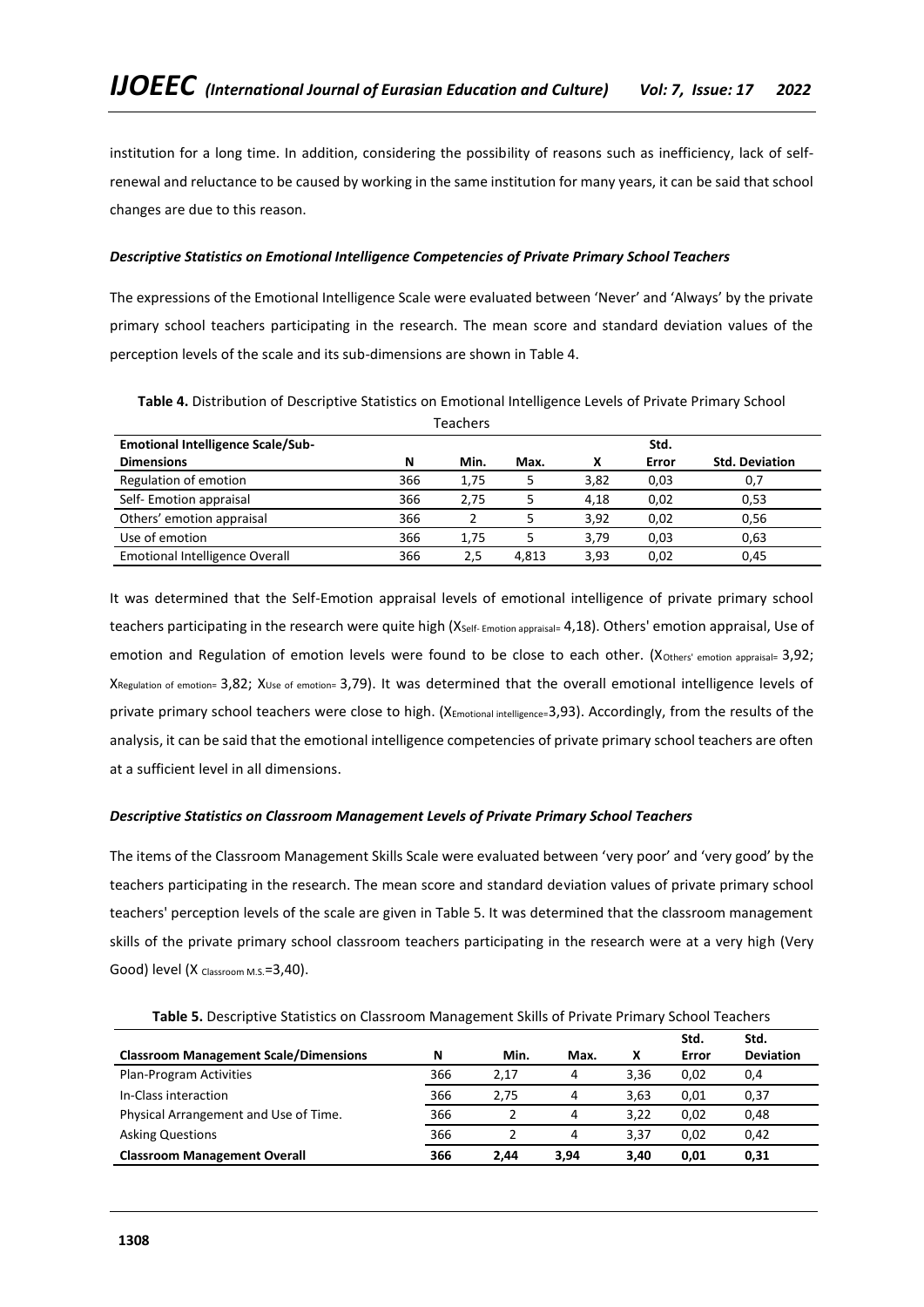It is seen that the levels of all sub-dimensions of classroom management skills of private primary school teachers participating in the research are quite high. In particular, it was determined that the in-class interaction dimension was higher than the other dimensions (X<sub>In-class int.</sub> =3,63, X<sub>Plan- Program Act=3,36, XAsking Qs=3,37 and X<sub>Physical Arr.</sub></sub> and Use of Time=3,22). Based on the results of the analysis, it can be said that the communication and interaction of private primary school teachers with students is very good and it has positive effects on students' emotional and cognitive intelligence.

# *Findings on the Relationship Between Emotional Intelligence Competencies and Classroom Management Skills of Private Primary School Teachers*

It was found that there is a positive and significant relationship between the levels of private primary school teachers about regulation of emotion, self- emotion appraisal, others' emotion appraisal and use of emotion and classroom management skills.

| <b>Emotional Intelligence Scale/Dimensions</b> | <b>Correlation Coefficient</b> | <b>Classroom Management Skills</b> |
|------------------------------------------------|--------------------------------|------------------------------------|
|                                                |                                | ,357                               |
| Regulation of emotion                          | D                              | ,000**                             |
|                                                |                                | ,412                               |
| Self-Emotion appraisal                         |                                | ,000**                             |
|                                                |                                | ,466                               |
| Others' emotion appraisal                      |                                | $,000**$                           |
| Use of emotion                                 |                                | ,445                               |
|                                                |                                | ,000**                             |
| Emotional Intelligence Level Overall           |                                | .554                               |
|                                                |                                | $,000**$                           |

**Table 6.** Correlation Test Results on the Relationship Between Emotional Intelligence Competencies and Classroom Management Skills of Private Primary School Teachers

\*\* The correlation is significant at the 0.01 level.

It has been found that there is a positive and significant relationship between the levels of emotional management and classroom management skills of private primary school teachers (r=.357; p<0.01). According to this, it can be said that the classroom management skills of private primary school teachers who have a high level of emotion management are also positively affected by this situation. It has been determined that there is a positive and significant relationship between private primary school teachers' self-recognition levels and classroom management skills (r=.412; p<0.01). According to the perceptions of private primary school classroom teachers participating in the research, it can be said that as the level of recognizing their own emotions increases, their classroom management skills will also increase. It has also been determined that there is a positive and significant relationship between the level of understanding the emotions of others and classroom management skills of private primary school teachers (r=.466; p<0.01). According to the perceptions of private primary school teachers participating in the research, it can be stated that as the level of understanding the emotions of others increases, classroom management skills will also increase. When we look at the variance explained, 16% of classroom management skills are covered by the dimension of understanding others' emotions. It has been determined that there is a positive and significant relationship between the levels of using emotions and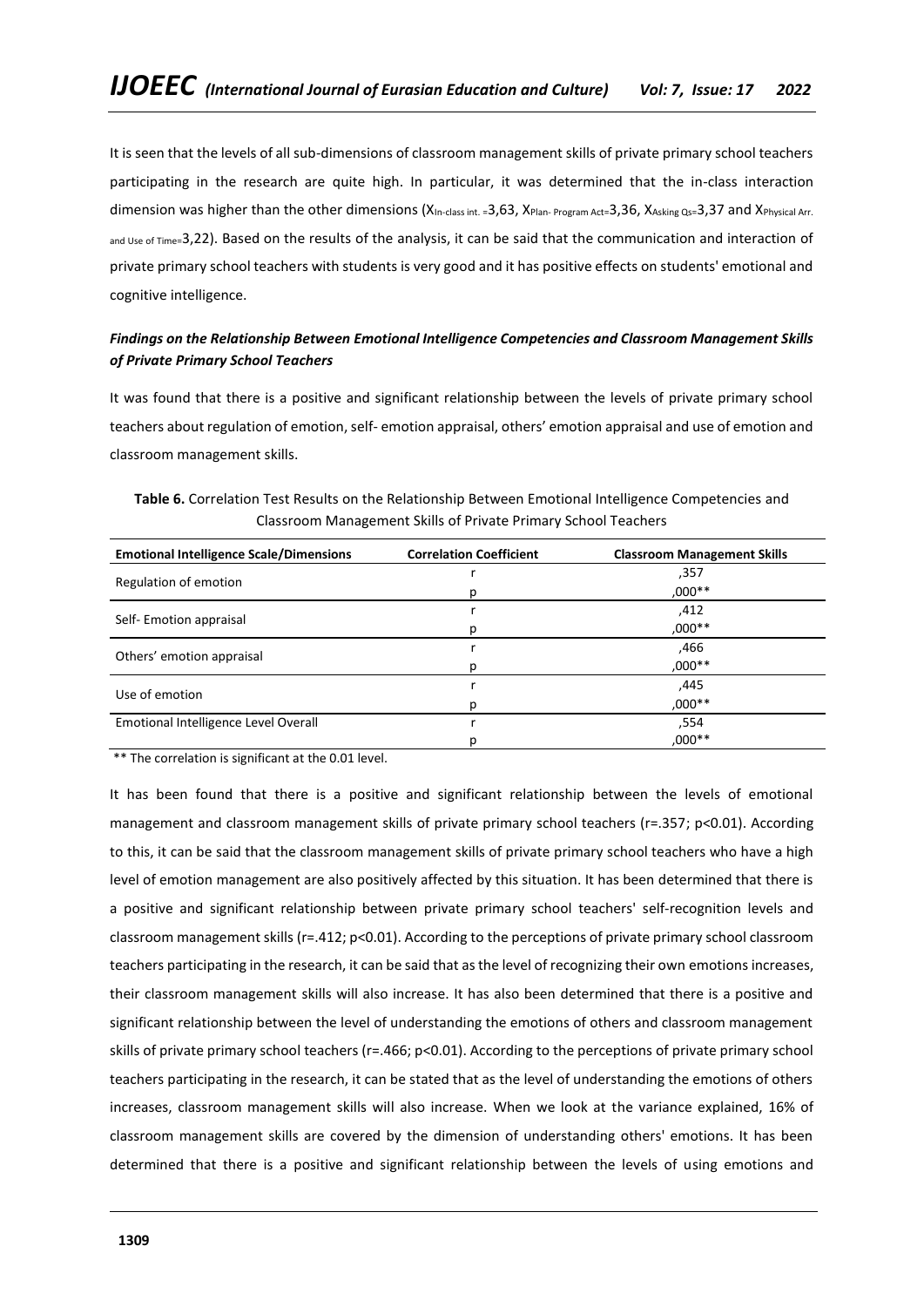classroom management skills of private primary school teachers (r=.445; p<0.01). According to the perceptions of private primary school teachers, it can be said that as the level of using emotions increases, classroom management skills will also increase. It has been determined that there is a positive and significant relationship between the emotional intelligence levels of private primary school teachers and their classroom management skills (r=.554; p<0.01). Accordingly, it can be said that as the emotional intelligence level of private primary school teachers participating in the research increases, their classroom management skills will increase positively. When we look at the explained variance, it is seen that 25% of classroom management skills are covered by emotional intelligence.

# *Findings Regarding the Emotional Intelligence Competencies of Primary School Teachers Working in Private Primary Schools to Predict Their Classroom Management Skills*

Table 7 contains the findings of the hierarchical multiple linear regression analysis conducted on whether the emotional intelligence competencies of private primary school teachers predict their classroom management skills.

| Variable                         |      |       |           |  |  |  |
|----------------------------------|------|-------|-----------|--|--|--|
| <b>Regulation of Emotion</b>     | 069. | 1.337 | .182      |  |  |  |
| <b>Self-Emotion Appraisal</b>    | .176 | 3.605 | $.000***$ |  |  |  |
| <b>Others' Emotion Appraisal</b> | 248. | 4.917 | $.000***$ |  |  |  |
| Use of Emotion                   | 215  | 4,006 | $.000***$ |  |  |  |

| Table 7. Results of Regression Analysis on whether Emotional Intelligence Competencies Predict Classroom |                   |  |
|----------------------------------------------------------------------------------------------------------|-------------------|--|
|                                                                                                          | Management Skills |  |

\*\*\*p<.001, **The Dependent Variable:** *Classroom Management Skills*

When Table 7 is examined, it is seen that except from the first sub-dimension, the other three dimensions can be used to predict classroom management skills at a significance level of 0.001. When beta values are examined, it is seen that the dimension of others' emotion appraisal ( $\beta$ =.248) is the most important variable in explaining classroom management skills. It has been determined that use of emotion is the second (β=.215), and selfemotion appraisal is the third most important ( $\beta$ =.176). From these explanations, it has been determined that emotional intelligence competencies of primary school teachers working in private primary schools predict their classroom management skills.

| Table 8. Multiple Linear Regression Analysis Results Regarding the Prediction of Classroom Management Skills |
|--------------------------------------------------------------------------------------------------------------|
| of Primary School Teachers Working in Private Primary Schools by Emotional Intelligence Competencies         |

|                          | Model                       | <b>Dependent Variable: Class Management Skills</b> |            |        |          |         |        |       |                         |
|--------------------------|-----------------------------|----------------------------------------------------|------------|--------|----------|---------|--------|-------|-------------------------|
|                          | <b>Independent Variable</b> | В                                                  | Std. Error | В      |          | р       |        | $R^2$ | $\Delta$ R <sup>2</sup> |
|                          | Constant                    | 2,684                                              | ,312       |        | 8,603    | ,000    |        |       |                         |
| step                     | Gender                      | ,107                                               | ,032       | .169   | 3,342    | ,001    | 10,117 | ,070  |                         |
| 1st                      | Age                         | ,023                                               | ,013       | ,378   | 1,721    | ,086    |        |       |                         |
|                          | Seniority                   | $-0.009$                                           | ,013       | $-154$ | $-.702$  | ,483    |        |       | ,271                    |
|                          | Constant                    | 1,315                                              | ,285       |        | 4,607    | ,000*** |        |       |                         |
|                          | Gender                      | ,076                                               | ,027       | ,120   | 2,807    | ,005    |        |       |                         |
| step                     | Age                         | ,023                                               | ,011       | ,377   | 2,041    | .042    | 48,173 | ,341  |                         |
| 2 <sub>nd</sub>          | Seniority                   | $-0.013$                                           | ,011       | $-219$ | $-1,184$ | ,237    |        |       |                         |
|                          | Emotional<br>intelligence   | ,363                                               | ,030       | ,526   | 12.242   | ,000*** |        |       |                         |
| $* - 205$ $* * * - 2001$ |                             |                                                    |            |        |          |         |        |       |                         |

\*p<.05, \*\*\*p<.001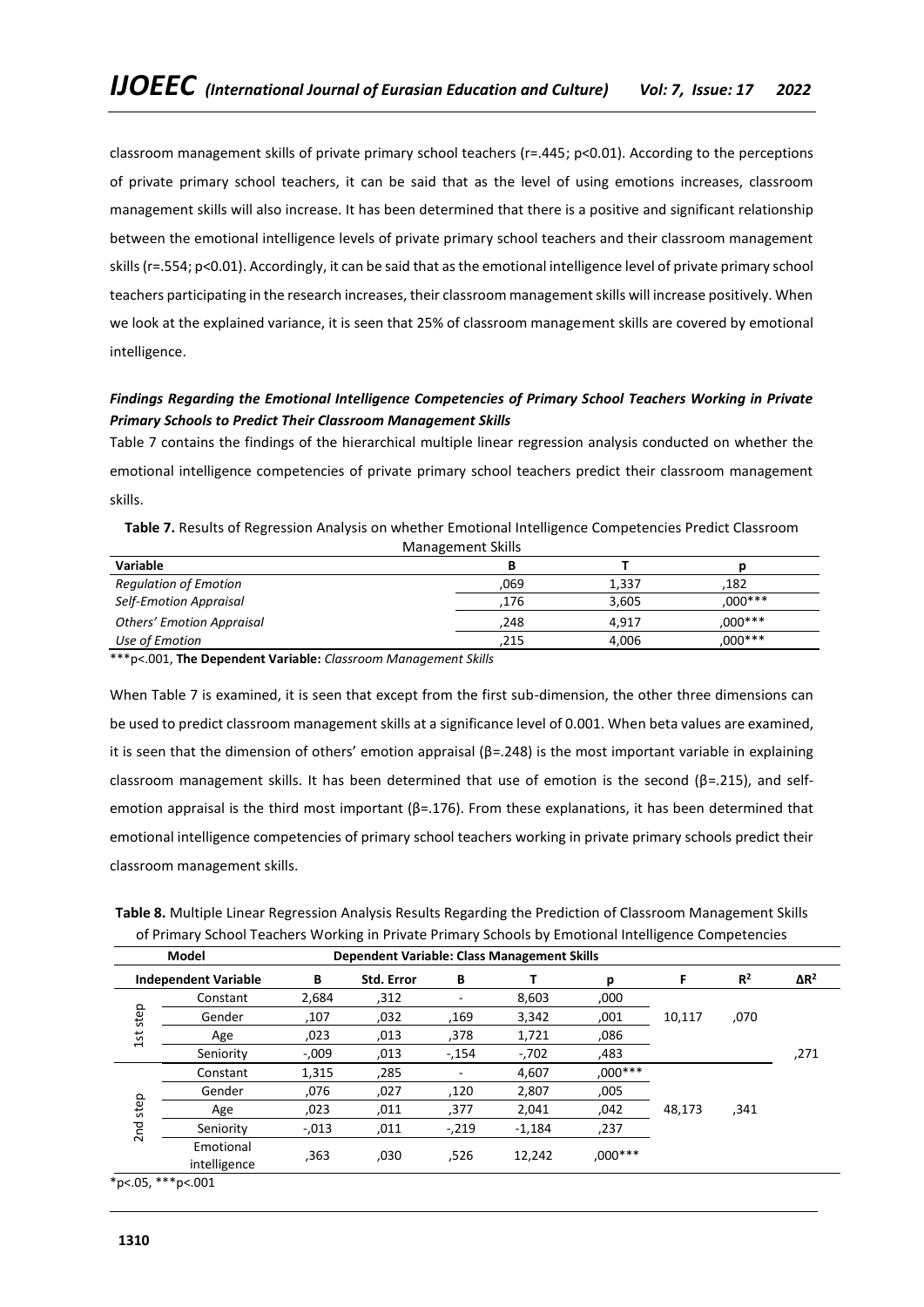As a result of hierarchical multiple linear regression analysis, emotional intelligence competencies of private primary school teachers significantly predict their classroom management skills levels (β=,526, p<.001). 27.1% of the variance in classroom management skills of private primary school teachers is explained by the emotional intelligence of private primary school teachers ( $\Delta R^2 = 271$ , p<.001). When we look at whether the personal variables have a significant contribution to the variance, it has been determined that the personal variables do not have a significant contribution to the variance ( $R^2$  =.070, p>.05). In terms of personal variables (gender, age and seniority), it is seen that the emotional intelligence levels of private primary school teachers positively and significantly affect their classroom management skills (β=.120, p<.001). Accordingly, in the research, it has been determined that the classroom management skills of private primary school teachers who have high emotional intelligence competencies are also at a high level.

#### **CONCLUSION and DISCUSSION**

When the responses of the private primary school teachers participating in the research regarding their emotional intelligence proficiency levels were examined, they stated that they were 'mostly' sufficient in the dimensions of self-emotion appraisal, others' emotion appraisal, use of emotion and regulation of emotion. It was concluded that the levels of all sub-dimensions of classroom management skills of private primary school teachers participating in the research were at the 'very good' level. In addition, in the research, it was determined that the dimension of in-class interaction was higher than the other dimensions. The findings of the research are consistent with the research conducted by Yalcinkaya and Tonbul (2002). Yalcinkaya and Tonbul (2002) also found in their research that classroom teachers have good classroom management skills. Guven and Cevher (2005), who reached similar findings, also concluded in their research that the classroom management skills of preschool teachers are sufficient. From the interviews and conversations with the teachers participating in the research, it was concluded that the quality of in-class communication would positively increase the quality of learning and teaching. The teacher-student relationship is a protective bond for children at risk in terms of school success (Schiff & BarGil, 2004). Thus, the results obtained in studies on teacher and student emotions in classrooms (Bernier et al., 2022; Kang, 2022; Oplatka & El-Kuran, 2022; Poulou et al., 2018; Ruiz et al., 2020;; Skura & Świderska, 2022) confirms the conclusion in this research that teachers' use of emotional intelligence is important and meaningful in terms of classroom management.

In the research, it was found that there is a positive and significant relationship between the levels of private primary school classroom teachers about self-emotion appraisal, others' emotion appraisal, use of emotion and regulation of emotion and their classroom management skill levels. Supporting the research, Ciarrochi and Mayer (2007) also concluded in their research that the frequent application of emotion management skills is invaluable for effective classroom management approaches. Likewise, Tok et al., (2013) found a positive significant relationship between primary school teachers' emotional intelligence levels and teacher and student-centered classroom management approaches. So, as a result, an individual with high emotional intelligence can be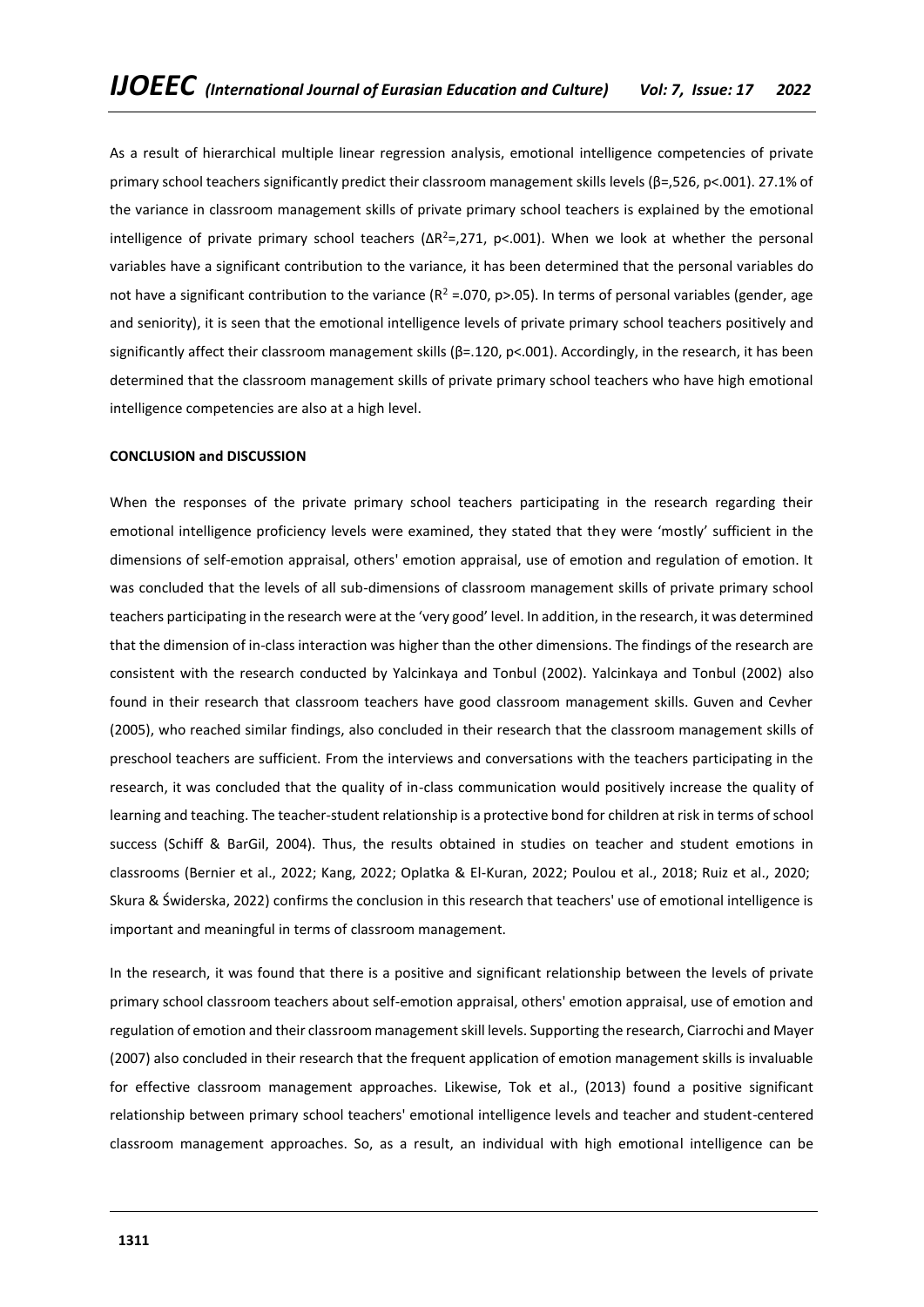expected to turn her/his positive thoughts into high performance and increase her/his performance by getting rid of the negative effects of negative thoughts (Gurbuz & Yuksel, 2008).

In the research, it was found that there is a positive and significant relationship between the emotional intelligence levels of private primary school teachers and their classroom management skills (r=554; p<0.001). In their research, Polat and Ozten (2009) concluded that the high level of emotional intelligence of teachers also plays a positive role in students' learning. Thus, the high level of emotional intelligence of private primary school teachers reveals that their classroom management skills may also be high. According to a study conducted in England, it was concluded that there is a low but significant relationship between EQ and academic achievement and cognitive abilities (Petrides et al., 2004). In the research, a significant relationship was found between classroom management skills and all sub-dimensions of emotional intelligence. Likewise, in the research, it was concluded that the level of understanding the emotions of others has the most effect on classroom management skills. In the research, it was concluded that as the level of understanding the emotions of others of private primary school teachers increases, they are more effective in classroom management skills. In other words, it is possible for primary school teachers who have developed empathy skills to establish high-level and quality communication with their students. There are studies that show that emotions and emotional intelligence helps teachers understand their students better (Dolev & Leshem, 2017; Keller & Becker, 2021; Meirovich, 2012; Seema, 2012). According to the results of the research, emotional intelligence levels of private primary school teachers significantly predict teachers' classroom management skill levels.

This research, which examines the effects of emotional intelligence competencies, which are gaining importance in the field of education, on classroom management skills, was carried out with 366 classroom teachers working in private primary schools, and the results were sufficient to generalize to classroom teachers of all private primary schools. To sum up, it was concluded that the emotional intelligence levels of private primary school classroom teachers significantly predicted their classroom management skills.

#### **RECOMMENDATIONS**

In the research, it was determined that emotional intelligence competencies have a significant effect on classroom management skills. For this reason, education administrators and teachers who feel inadequate should receive in-service training, both theoretically and practically, by the necessary institutions and organizations in order to complete these deficiencies.

In order for classroom teachers to use emotional intelligence more effectively in classroom management skills, necessary courses should be given to prospective primary school teachers in education faculties, and these courses should be taught with activities that provide these skills. In addition, teaching an emotional intelligence course in education faculties may be beneficial for teacher candidates in increasing the quality of classroom management skills.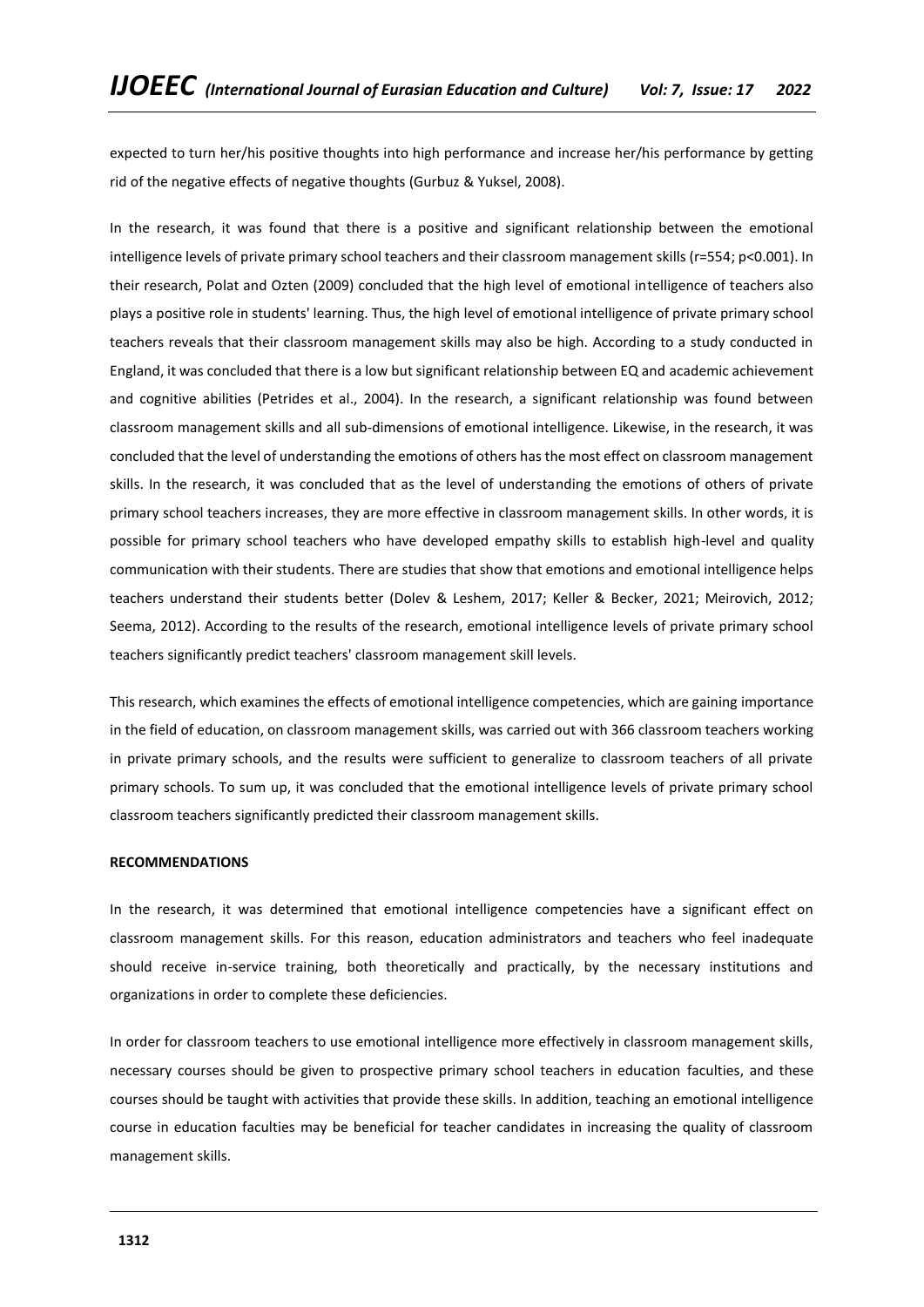This research can be carried out again in order to compare the emotional intelligence and classroom management skills of teachers working in public and private schools. In addition, qualitative research on the results of emotions in classroom management can both give ideas and offer solutions to teachers and those interested in education regarding some educational problems.

# **ETHICAL TEXT**

"In this article, journal writing rules, publication principles, research and publication ethics rules, journal ethics rules have been followed. All responsibility for plagiarism and unauthorized data use in the study belongs to the author(s) of the study. Before the data collection process an application permission was taken (*Ministry of National Education, General Directorate of Private Education Institutions* letter dated 15/05/2014 and numbered 95178074/405.99/1954485). Since the data for this article were collected in the 2013-2014 academic year, it does not require an ethics committee certificate of approval.

**Author(s) Contribution Rate:** In this study, the contribution rate of the first author was 50 % and the contribution rate of the second author was 50%. All authors undertook the writing of the research from beginning to end.

#### **REFERENCES**

Bar-On, R. (2006). The bar-on model of emotional-social intelligence. *Psicothema*, 18, 13-25.

- Bernier, V., Gaudreau, N., & Massé, L. (2022). Teachers' attitudes in classroom management as perceived by pupils with social, emotional and behavioural difficulties. *Emotional and Behavioural Difficulties*, 1-14. <https://doi.org/10.1080/13632752.2022.2058561>
- Buyukozturk, S., Cakmak, E., Akgun, O., Karadeniz, S., & Demirel, F. (2012). *Bilimsel arastirma yontemleri.* Pegem Akademi.
- Buyukozturk, S. (2014). *Veri analiz el kitabi.* Pegem Akademi.
- Celep, C. (2011). *Sinif yonetiminde kuram ve uygulama*. Pegem Akademi.
- Ciarrochi, J., & Mayer, J. (Eds.). (2007). *Applying emotional intelligence: A practitioner's guide*. Psychology Press/Taylor & Francis.
- Cooper, R., Sawaf, A. (2003). *Liderlikte duygusal zekâ: Yonetim ve organizasyonlarda duygusal zekâ.* (Z. B. Ayman & B. Sancar Trans.). Sistem Publication.
- Cubukcu, Z., & Girmen, P. (2008). Ogretmenlerin sinif yonetimi becerilerine iliskin gorusleri. *Bilig Dergisi*, 44, 123- 142.
- Cumming, E.A. (2005). *An investigation into the relationship between emotional intelligence and workplace performance: An exploratory study* [Published Master Thesis]. Lincoln University.
- Delson, K.M. (1982). *A three dimensional approach to evaluating teaching performance.* Paper Presented at the Annual Convention of the American Council on the Teaching for Foreign Languages.

Dolev, N., & Leshem, S. (2017). Developing emotional intelligence competence among teachers. *Teacher*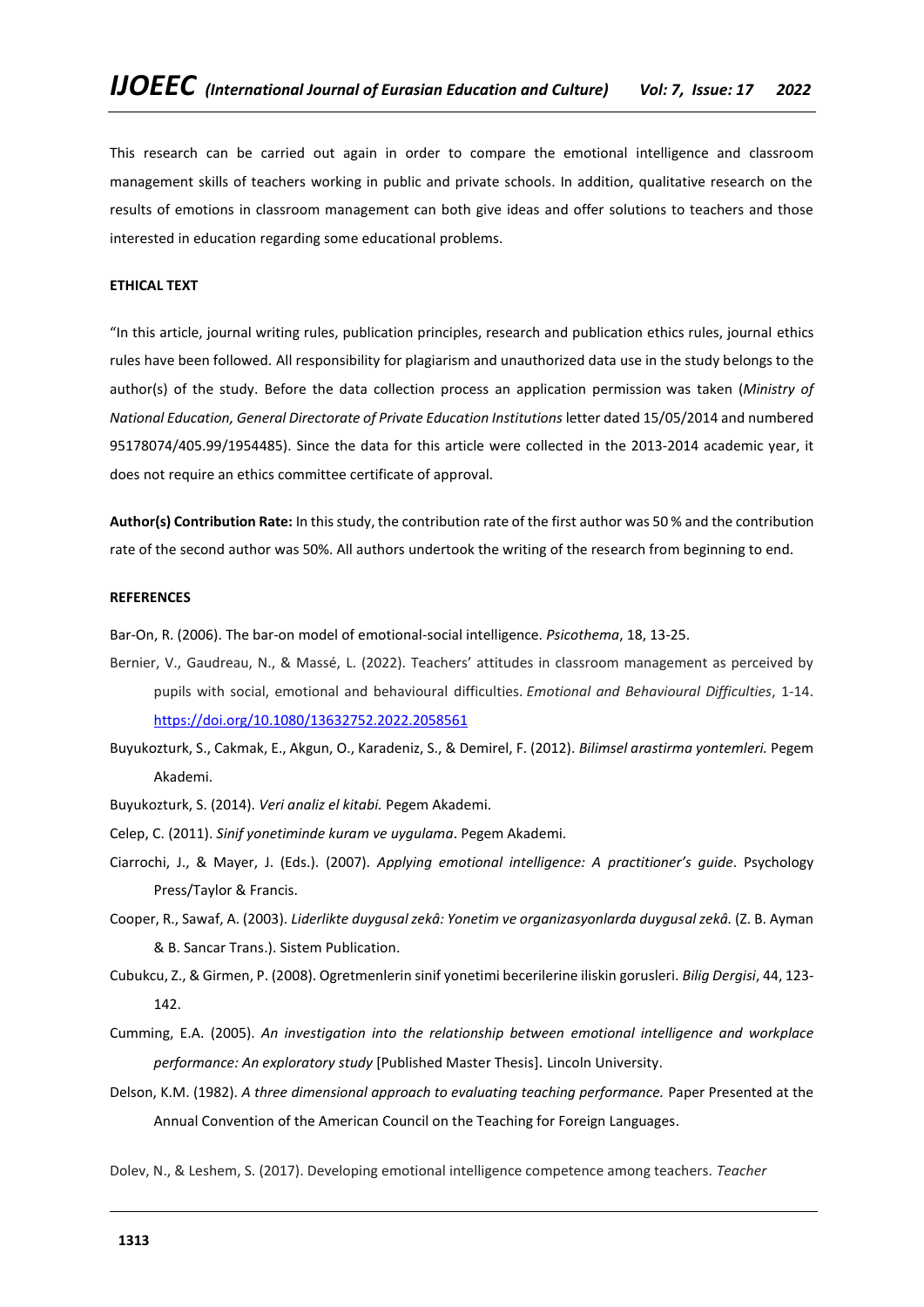*development*, *21*(1), 21-39. https://doi.org/10.1080/13664530.2016.1207093

- Dwyer, B.M. (2002). Training strategies for the twenty-first century: Using recent research on learning to enhance training. *Innovations in Education and Teaching International, 4*(39), 265-270.
- Goleman, D. (2019). *Duygusal zekâ: EQ neden IQ'dan daha önemlidir? (31. Edition).* (B.S. Yuksel, Trans.) Varlik Publication.
- Goleman, D. (2011). *Is basinda duygusal zekâ.* Varlik Publication.
- Gurbuz, S., & Yuksel, M. (2008). Calisma ortaminda duygusal zekâ: Is performansi, is tatmini, orgutsel vatandaslik davranisi ve bazi demografik ozelliklerle iliskisi. *Dogus Universitesi Dergisi, 9*(2), 174-190.
- Guven, E.D., & Cevher, F.N. (2005). Okul oncesi ogretmenlerinin sinif yonetimi becerilerinin cesitli degiskenler acisindan incelenmesi. *Pamukkale Universitesi E*g*itim Fakultesi Dergisi, 18*, 71-92.
- Holt, S., & Jones, S. (2005). Emotional intelligence and organizational performance: Implications for performance improvement. *Academic Research Library, 44*(10), 15- 21.
- Kang, D.M. (2022). An elementary school EFL teacher's emotional intelligence and emotional labor. *Journal of Language, Identity & Education*, *21*(1), 1-14.
- Karakus, M. (2013). Emotional intelligence and negative feelings: A gender specific moderated mediation model. *Educational Studies*, *39*(1), 68-82.
- Karim, J. (2010). An item response theory analysis of wong and law emotional intelligence scale. *Procedia Social and Behavioral Sciences,* 2, 4038–4047.
- Keller, M.M. & Becker, E.S. (2021). Teachers' emotions and emotional authenticity: Do they matter to students' emotional responses in the classroom? *Teachers and Teaching*, *27*(5), 404-422.
- Law, K.S., Wong, C.S., & Song, L.J. (2004). The construct and criterion validity of emotional intelligence and its potential utility for management studies. *Journal of Applied Psychology,* 89, 483–496.
- Lemlech, J.K. (1988*). Classroom management: Methods and techniques for elementary and secondary teachers.* Longman Publication.
- Libbrecht, N., Beuckelae, A.D., Lievens, F., & Rockstuhl, T. (2012). Measurement invariance of the wong and law emotional intelligence scale scores: Does the measurement structure hold across far eastern and european countries? *Applied Psychology: An International Review, 63*(2), 223-237.
- Meirovich, G. (2012). Creating a favorable emotional climate in the classroom. *The International Journal of Management Education*, *10*(3), 169-177.
- Milli Egitim Bakanligi MEB (Republic of Turkiye Ministry of National Education), (2014). *Milli Egitim istatistikleri*. Retrieved March 11, 2022 from [http://sgb.meb.gov.tr\\_istatistik\\_meb\\_orgun-egitim\\_icerik\\_95](http://sgb.meb.gov.tr_istatistik_meb_orgun-egitim_icerik_95/)
- Oplatka, I., & El-Kuran, S. (2022). Emotion regulation among Bedouin teachers in Israel: Inherent conflicts between two different cultural systems of emotion rules. *Compare: A Journal of Comparative and International Education*, *52*(4), 636-653.
- Petrides, K.V., Fredericson, N., & Furnham, A. (2004). The role of trait emotional intelligence in academic performance and deviant behaviour at school. *Personality and Individual Difference*, 36, 277-293.